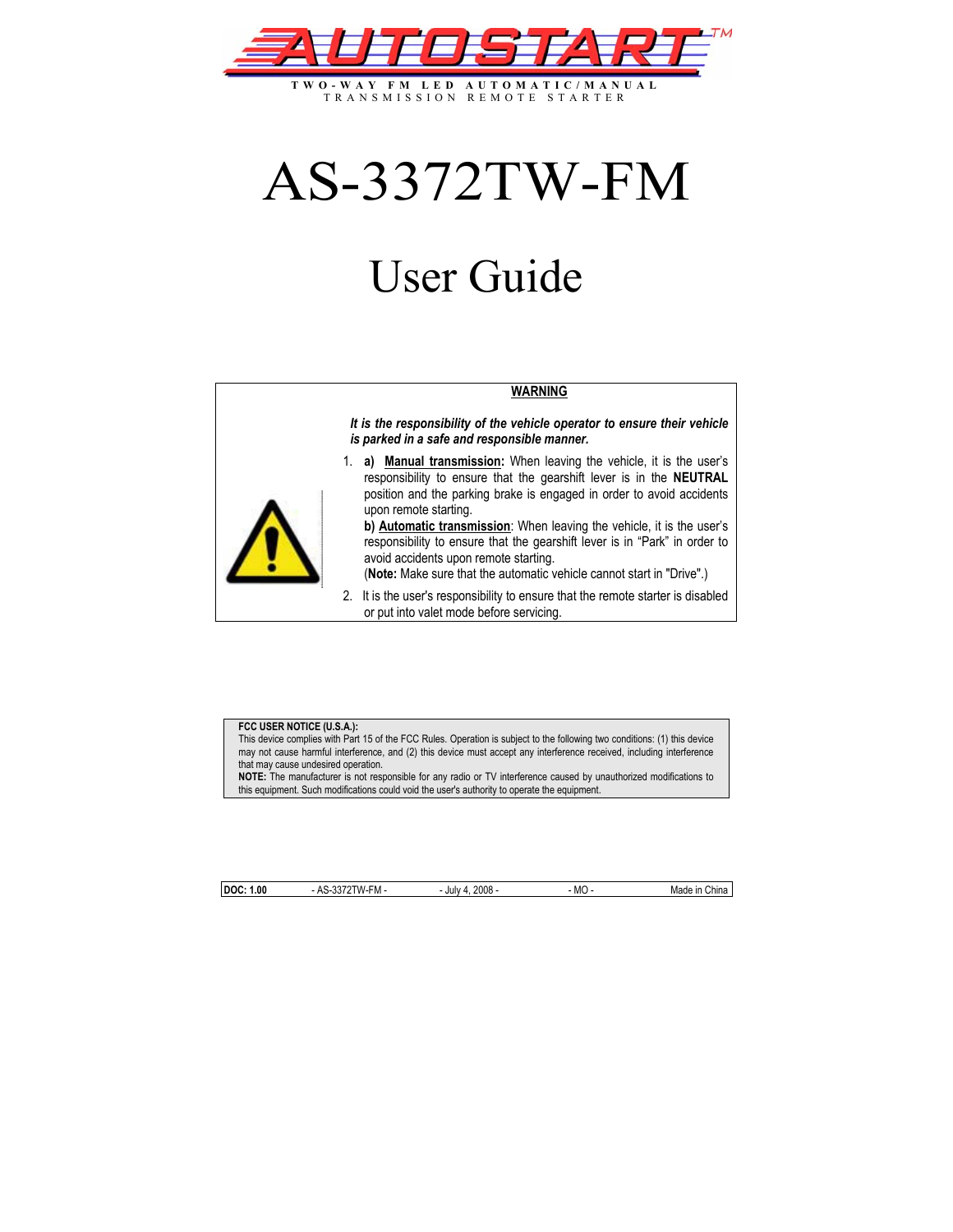# Table of Contents

| Windshield Wipers, Radio & Headlights  3        |
|-------------------------------------------------|
|                                                 |
| Remote-Starting Your Vehicle  4                 |
| Setting Your Vehicle into Ready Mode  4         |
|                                                 |
|                                                 |
|                                                 |
|                                                 |
|                                                 |
|                                                 |
|                                                 |
|                                                 |
| The Starter Kill and the Anti-grind Feature  8  |
|                                                 |
| <b>Advanced Features: Installation-</b>         |
|                                                 |
| Passive or Active Arming of the Starter Kill  8 |
|                                                 |
|                                                 |

| Ignition-controlled Door Locks 9              |  |
|-----------------------------------------------|--|
|                                               |  |
|                                               |  |
|                                               |  |
|                                               |  |
| Installer-Programmable Valet Mode 10          |  |
| "Home Valet™" Mode 10                         |  |
|                                               |  |
|                                               |  |
|                                               |  |
|                                               |  |
|                                               |  |
| Multi-Level Features (default state)  11      |  |
|                                               |  |
| Status Request When the Engine IS NOT         |  |
|                                               |  |
|                                               |  |
| Status Request When the Engine is Running. 14 |  |
| Troubleshooting Poor Transmitting Range  14   |  |
| LIMITED LIFETIME WARRANTY  15                 |  |

# Introduction

This is a state-of-the-art remote car starter system. The system is packed with advanced features such as priority access to the driver's door (commodity features) and the Safe Start children safety feature.

. . . . . . . . . . . . . . .

-------------

With many advanced functions, this product will satisfy any one your expectations from high-end commodity and security systems, without neglecting any standard feature commonly offered by entry-level starters.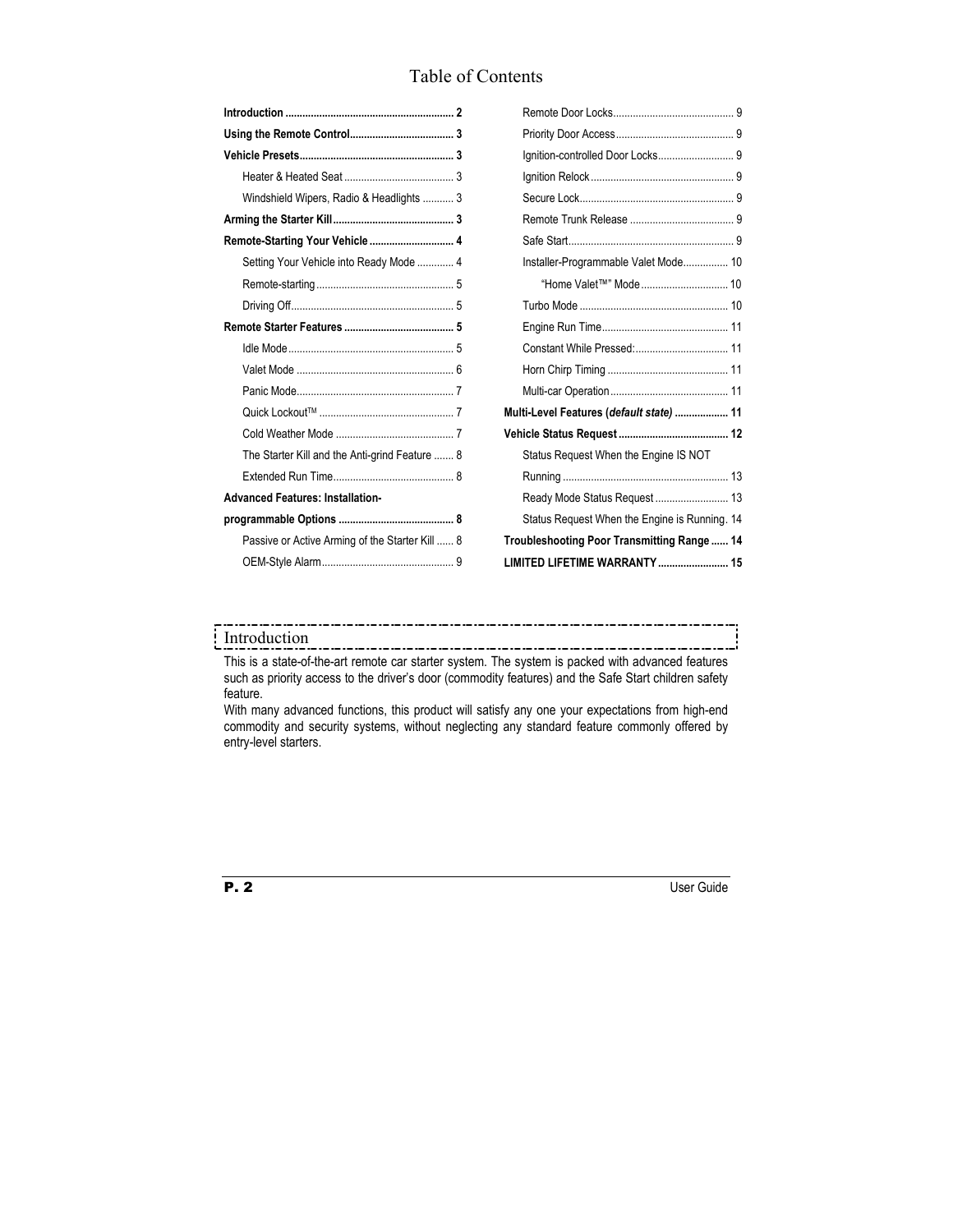# Using the Remote Control

Your remote starter is equipped with a 5-button multi-channel remote control. It can operate two independent vehicles equipped with a remote starter (see **Multi-Car Operation** section, later in this Guide, for second-car transmitter functions).

#### **The functions of the transmitter are as follows:**



# Heater & Heated Seat

When leaving the vehicle it is recommended to preset the accessory controls in preparation for the next remote start. Settings for the blower motor (fan), front and rear, as well as heated seats (if equipped) should not be left on **HIGH**. It is recommended to leave the settings on **LOW** or **MEDIUM** instead.

#### Windshield Wipers, Radio & Headlights

Certain vehicles require the radio and / or windshield wipers and / or headlights circuits to become energized while running under remote start. When leaving the vehicle you must ensure that the windshield wipers and headlights switches are **OFF**. Leaving the headlights switch **ON** on certain types of vehicles could cause them to remain **ON** even after remote starter shutdown, resulting in a dead battery.

# Arming the Starter Kill

The Starter Kill (if installed) can be configured by the installer either to **Passive Mode** (so as to arm automatically) or **Active Mode** (so as to require the user's intervention for arming). By default, the Remote Car Starter is configured to **Passive Mode**.

### Passive mode:

- To **arm** the Starter Kill, press the **LOCK** button on the transmitter, **OR**
- In Passive Mode, the Starter Kill will also automatically arm 1 minute (by default) or 3 minutes (if configured this way) after the ignition is turned **OFF** or once the last door is closed (if the doors are monitored).

**- The LED on the antenna will flash quickly during the countdown preceding the activation of the Starter Kill.** 

**- Once the activation countdown expires, the LED will send a series of quick double flashes to indicate that the Starter Kill is now armed.**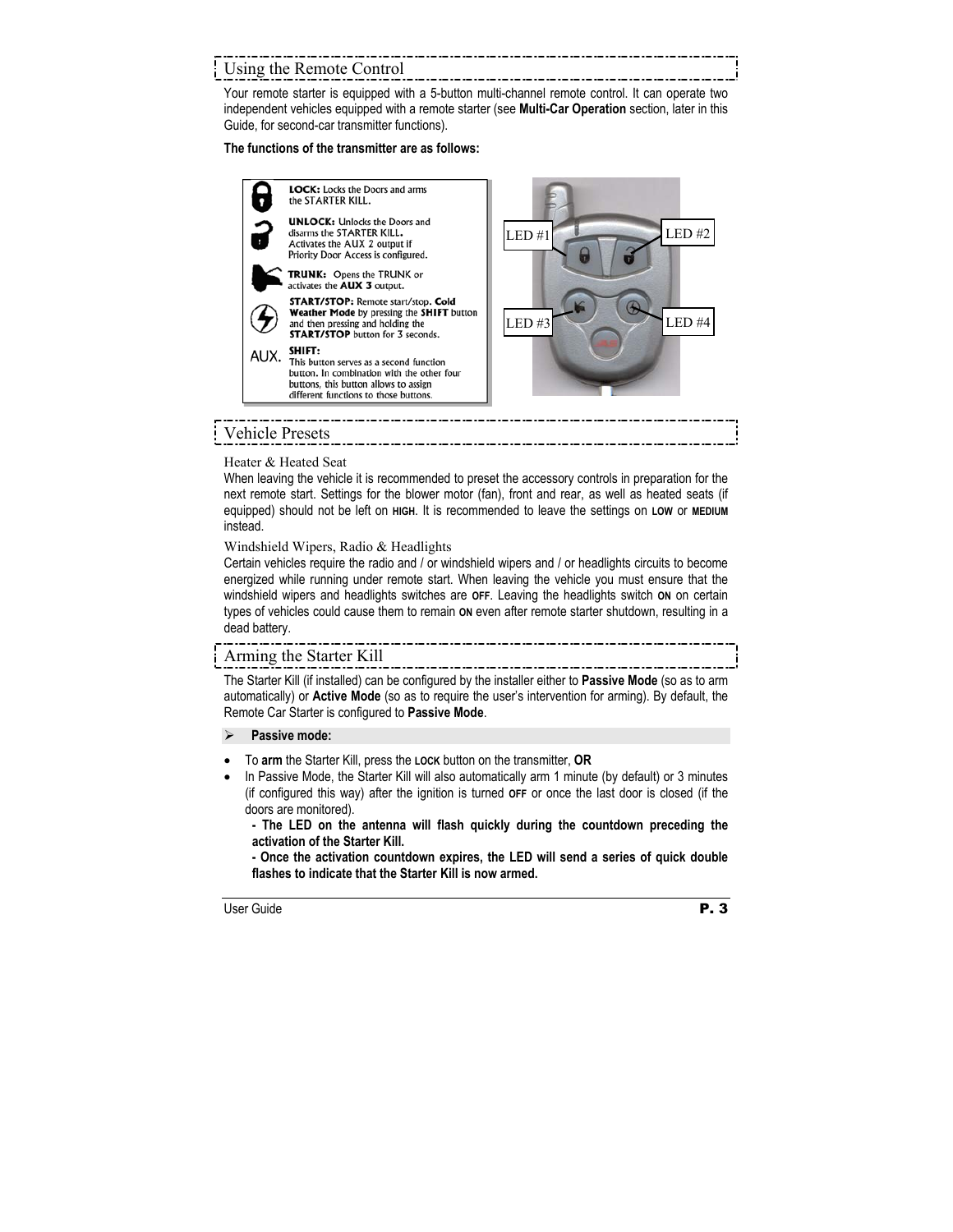• To **disarm** the Starter Kill, press the **UNLOCK** button on the transmitter.

**- The Starter Kill will automatically rearm itself after 1 minute (by default) or 3 minutes (if configured this way) if no door is left opened (if the doors are monitored) and the ignition is not turned ON.** 

- ¾ **Active Mode:**
- To **arm** the Starter Kill, press the **LOCK** button on the transmitter.
	- **The parking lights will flash once.**
	- **The LED on the antenna will flash slowly.**

**- If remote door locks are installed, this will also lock the doors and arm the OEM-style alarm.** 

- To **disarm** the Starter Kill, press the **UNLOCK** button on the transmitter.
	- **The parking lights will flash twice.**
	- **The LED on the antenna will remain OUT.**
	- **If remote door locks are installed, this will also unlock the doors.**

# Remote-Starting Your Vehicle

If your vehicle has an **automatic transmission**, simply press the **START/STOP** button to remote start or stop your vehicle. Skip the next steps on to "Remote-starting".

#### Setting Your Vehicle into Ready Mode

If your vehicle has a **manual transmission** you must read the following indications. In order to start the vehicle by remote, the unit must first be set to Ready Mode. If the unit is not set to Ready Mode, it cannot remote start the vehicle.

**Please note that Ready Mode can be enabled by the remote or the handbrake, depending on the option that was selected by your installer. Therefore, you must follow the appropriate procedure between the two described below in order to set your vehicle into Ready Mode.** 

Once the system is set to Ready Mode, the vehicle can be remote started and stopped at any time. The system will exit Ready Mode if a door, the hood or the trunk is opened, if the brake pedal is pressed, if the parking brake is disengaged or if the ignition key is turned to the **IGNITION ON (RUN)** position.

#### **To set the system to Ready Mode:**

|         | If Ready Mode is enabled by remote                                                                                                                                                           | If Ready Mode is enabled by handbrake                                                                                                                                                                                                   |
|---------|----------------------------------------------------------------------------------------------------------------------------------------------------------------------------------------------|-----------------------------------------------------------------------------------------------------------------------------------------------------------------------------------------------------------------------------------------|
| $1_{-}$ | neutral position.                                                                                                                                                                            | Ensure that all the doors, hood and trunk are closed. Make sure that the gear selector is in the                                                                                                                                        |
| 2.      | With the engine already running, apply the<br>parking brake once and release the brake<br>pedal.<br>Make sure to release the brake pedal.                                                    | 2.<br>With the engine already running, apply the<br>parking brake twice and release the brake<br>pedal.<br>Make sure to release the brake pedal.<br>The parking lights will flash 3 times<br>quickly and remain lit.<br>Skip to step 4. |
| 3.      | Within 20 sec. of engaging the parking<br>brake, press and hold LOCK, UNLOCK or<br><b>START/STOP</b> on the transmitter.<br>The parking lights will flash 3 times<br>quickly and remain lit. |                                                                                                                                                                                                                                         |
| 4.      | Remove the key: the engine will continue running.                                                                                                                                            |                                                                                                                                                                                                                                         |
| 5.      | Exit the vehicle and close all doors, hood and trunk.                                                                                                                                        |                                                                                                                                                                                                                                         |
| 6.      | Press for approx. 1 second either:<br><b>LOCK</b> to lock the doors and shut down the engine;<br>a.                                                                                          |                                                                                                                                                                                                                                         |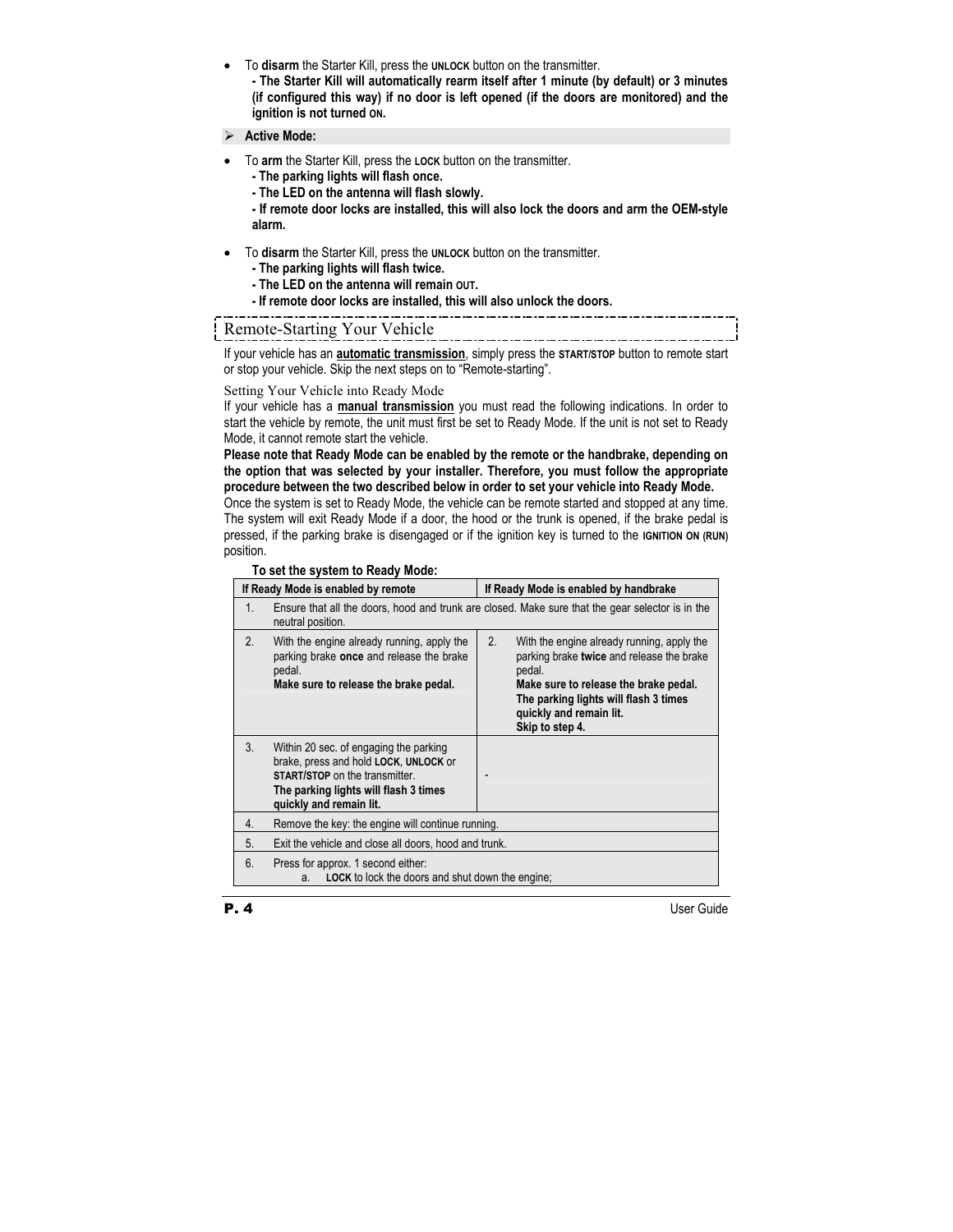- b. **UNLOCK** to unlock the doors and shut down the engine;
- c. **START/STOP** to shut down the engine without affecting the doors.

**Note:** The vehicle will also enter Ready Mode once the engine run time expires.

#### Remote-starting

Press the **START/STOP** button for approximately 1 second. The parking lights will come **ON** to inform you that the Remote Car Starter has received your signal. Approximately 5 seconds later, the engine will start. The parking lights will remain **ON** during the pre-programmed run time of the engine.

If the vehicle does not start at the first attempt, the system will shut down, wait a few seconds and try to start the engine again. If your vehicle is equipped with an automatic transmission, there will be 3 start attempts before the system gives up.

Driving Off

With the vehicle running under remote control, press the **UNLOCK** button to disarm the Starter Kill and/or the OEM-style alarm (if installed) and unlock the doors. Enter the vehicle and do the following:

- 1. Turn the ignition key to the **IGNITION ON (RUN)** position. (**Do not turn the key** to the **CRANK** position while the engine is running. This would cause the starter motor to re-engage.)
- 2. Press the brake pedal to disengage the remote starter unit.

You are now ready to drive off.

# Remote Starter Features

#### Idle Mode

**Convenience feature:** Idle Mode allows the user to keep the engine running and the doors locked while they stop, for example, at a convenience store or for a short delivery.

This feature allows the user to let the remote starter take over control of the vehicle (i.e. no Key in the Ignition Switch) while the engine is running.

#### **If the vehicle has an automatic transmission, proceed as follows to set the system to Idle Mode:**

- 1. With the engine running, make sure to release the brake pedal and press the **LOCK, UNLOCK** or **START/STOP** button on the transmitter until the parking lights come **ON**.
- 2. Remove the ignition key from the ignition switch.
	- **The engine will continue running.**
- 3. Exit the vehicle and close all doors, hood and trunk.
- 4. Press the **LOCK** button to leave the doors locked.

**This will also arm the OEM-style alarm and starter kill (if configured).**

5. Press the **UNLOCK** button to leave the doors unlocked. 1.

**Note:** The engine will continue running until the user re-enters the vehicle or until the expiration of the engine run time.

If the vehicle has a **manual transmission**, Idle Mode can be activated **through the same routine as that used for Ready Mode (see "Ready Mode Option" in this Guide)**; at the last step, the **TRUNK** button is pressed instead of the other buttons.

**Please note that the horn will honk once and that the OEM-style alarm will be armed if the Idle Mode option is enabled.** 

**Note:** If the pre-programmed run-time expires or if the user shuts down the engine by remote control, the vehicle will enter Ready Mode.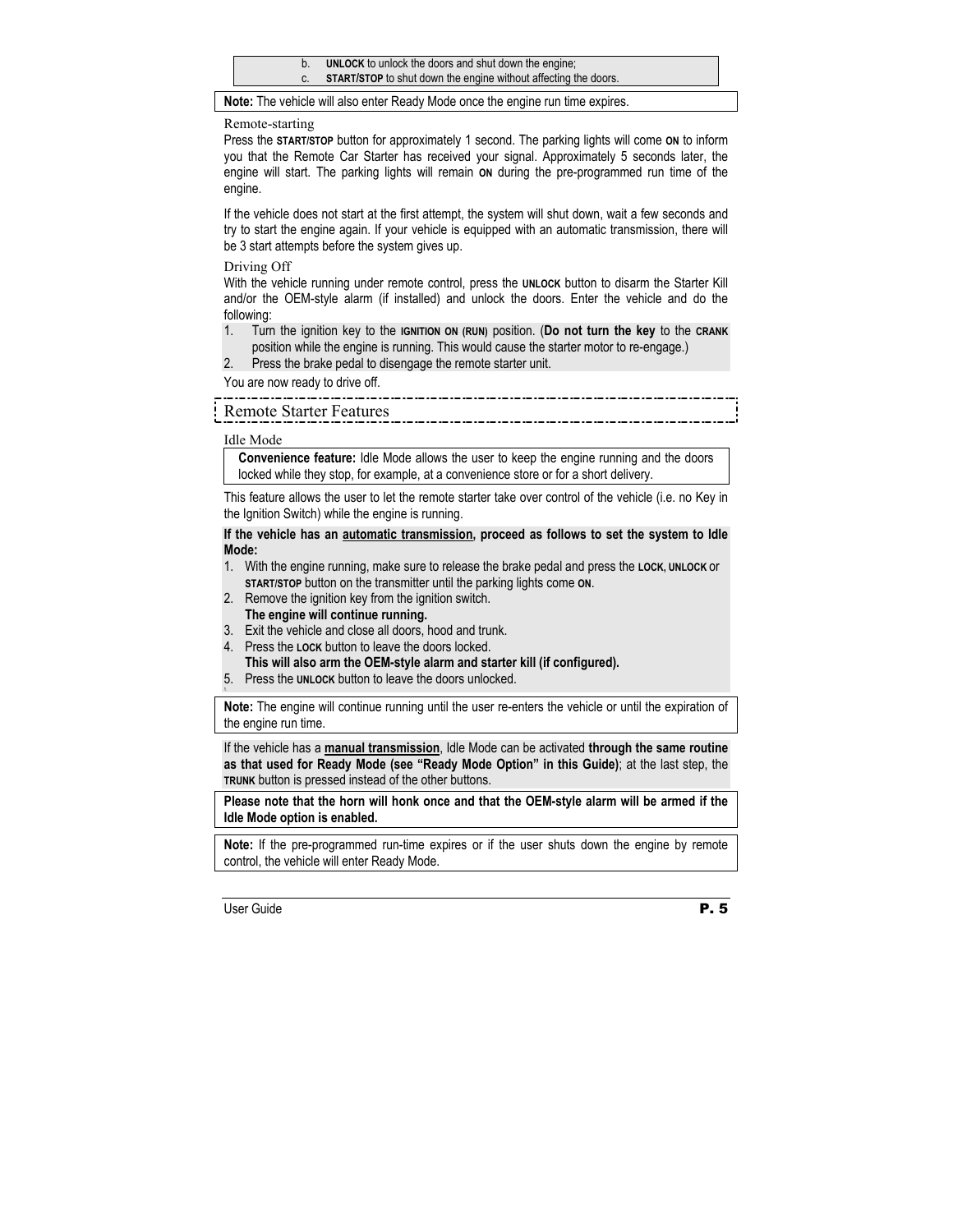#### **Caution!!!** Do not leave children or pets unattended in a vehicle standing in Idle Mode.

Valet Mode

When your vehicle is in Valet Mode, the remote starter and alarm (if configured) functionalities are disabled. If the vehicle needs to be serviced, or if you park it indoors, the Valet Mode will prevent the engine from being remote-started accidentally.

¾ **Any of the following features will put your remote car starter into Valet Mode:** 

- **Ignition Valet:** This feature allows you to put your system into Valet Mode by using the **ignition key**.
- **Remote valet:** This feature allows you to put your system into Valet Mode by using the **transmitter.**
- Valet switch: This feature allows you to put your system into Valet Mode by using a  **push button switch** (**optional).**

## **To put the system i n t o Valet Mode**

• **To put the system i n t o Valet mode using the KEY (Ignition Valet Mode):** 

- a. Insert the ignition key into the ignition switch. Within 10 sec., turn the key 5 times successively into the **IGNITION/RUN** and **OFF** positions. **The parking lights will flash three times.**
- b. Turn the ignition **OFF. The LED on the antenna will come ON solid to indicate that the vehicle has successfully entered Valet mode.**
- **To put the system i n t o Valet mode using the TRANSMITTER (Remote Valet Mode):** 
	- a. Press the **UNLOCK** and **START/STOP** buttons simultaneously. **The remote will beep once.**
	- b. Keep pressing the **UNLOCK** and **START/STOP** buttons simultaneously **until the remote beeps once more**.
	- c. Release the **UNLOCK** and **START/STOP** buttons. **Both UNLOCK and START/STOP buttons will flash 3 times. The parking lights will flash 3 times quickly and the LED on the antenna will come ON solid to indicate that the vehicle has successfully entered Valet mode.**
- To put the system in to Valet mode using the PUSH BUTTON SWITCH (Valet Switch **Mode):** 
	- a. Insert the ignition key into the ignition switch.
	- b. Turn the key into the **ON** position.
	- c. Within 5 seconds, press the push button switch until the parking lights flash **3 times**.
	- d. Release the push button and turn the ignition to the **OFF** position.  **The LED on the antenna will come ON solid to indicate that the vehicle has**
	- **successfully entered Valet mode.**

#### **To put the system o u t o f Valet Mode**

- **To put the system o u t o f Valet mode using the KEY (Ignition Valet Mode):** 
	- a. Insert the ignition key into the ignition switch. Within 10 sec., turn the key 5 times successively into the **IGNITION/RUN** and **OFF** positions. **The parking lights will flash twice.**
	- b. Turn the ignition **OFF. The LED on the antenna will flash quickly to indicate that the vehicle is now out of Valet mode.**
- **To put the system o u t o f Valet mode using the TRANSMITTER (Remote Valet Mode):** 
	- a. Press the **UNLOCK** and **START/STOP** buttons simultaneously. **The remote will beep once.**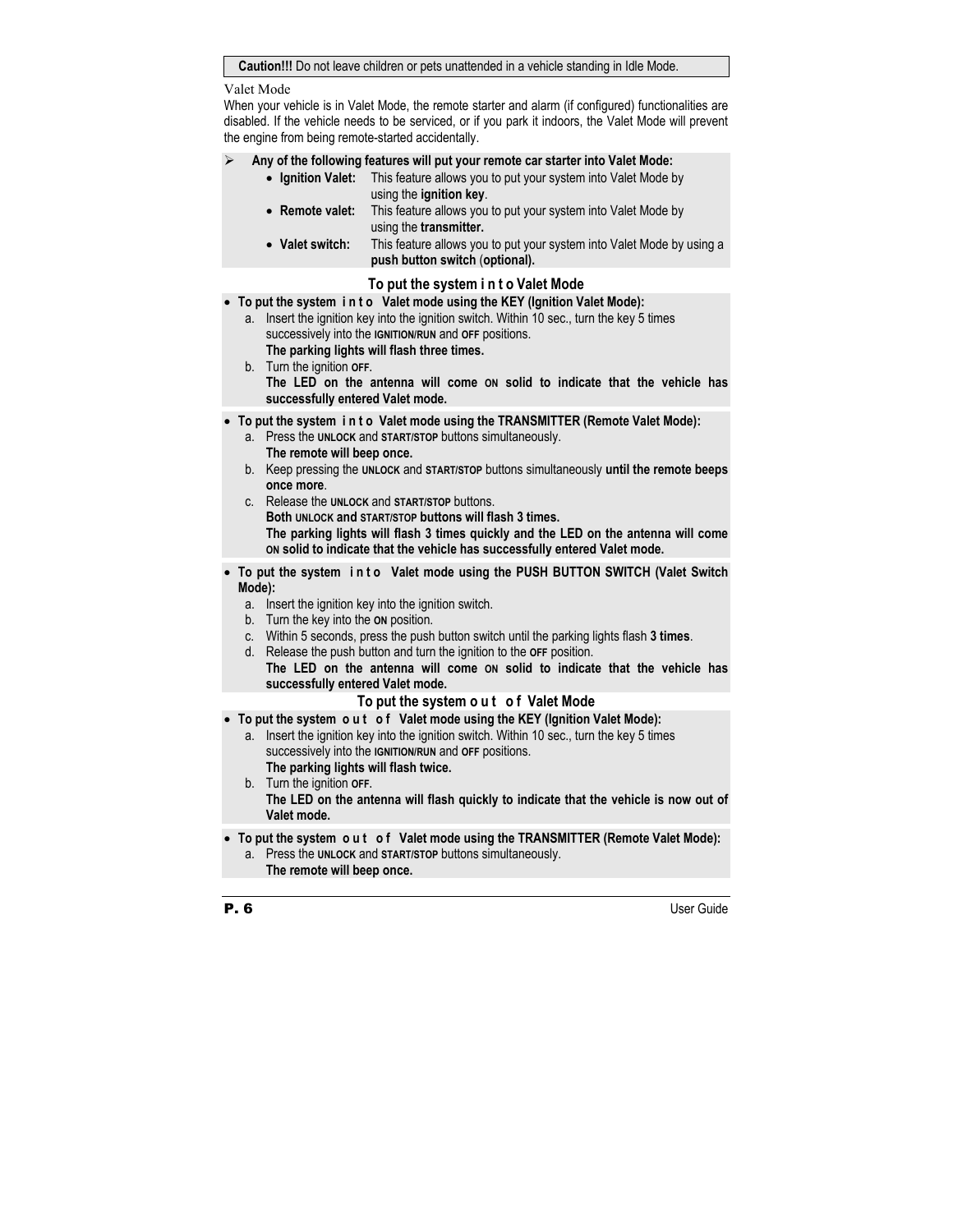- b. Keep pressing the **UNLOCK** and **START/STOP** buttons simultaneously **until the remote beeps once more**.
- c. Release the **UNLOCK** and **START/STOP** buttons. **Both UNLOCK and START/STOP buttons will flash 3 times. The parking lights will flash twice and the LED on the antenna will flash quickly to indicate that the vehicle is now out of Valet mode.**
- To put the system out of Valet mode using the PUSH BUTTON SWITCH (Valet Switch **Mode):** 
	- a. Insert the ignition key into the ignition switch.
	- b. Turn the key into the **ON** position
	- c. Within 5 seconds, press the push button switch until the Parking lights flash **twice**.
	- d. Release the push button and turn the ignition to the **OFF** position.
		- **The LED on the antenna will flash quickly to indicate that the vehicle is now out of Valet mode.**

#### Panic Mode

**Note:** Panic mode can only be activated if the horn has been adequately configured by your installer.

In an emergency situation, you can activate panic mode by pressing and holding the **START/STOP** button for more than 3 seconds, until the horn starts honking. If the vehicle is under a remote start, the engine will shutdown automatically before setting off the horn. You can stop the horn by pressing:



# **(this will lock your doors and deactivate panic mode),** or

# **(this will unlock your doors and deactivate panic mode)**.

Furthermore, the panic mode can be stopped by activating one of the following three (3) features:

- a) Remote valet (pressing **UNLOCK** and **START/STOP** for at least 3 seconds)
- b) Ignition valet (turning the key inside the ignition switch from **OFF** to **ON** 6 times in a row)
- c) By turning the key to the **ON** position and pressing the valet switch (if included) until the parking lights flash 5 times.

Panic Mode will automatically shut down after 30 sec.

# Quick Lockout<sup>TM</sup>

(Also called **Secure Panic**.) For fast protection in emergency situations, the system will **LOCK** all doors when you **press the brake pedal while you hear the sound signal**. (**Quick Lockout** is only available when **Panic Mode** has been set off.)

#### Cold Weather Mode

If the vehicle has a **manual transmission**, Ready mode should be set before entering Cold Weather mode. When Cold Weather Mode is active, the engine starts every 2 hours and runs for 3 minutes (or for 8 or 20 minutes with diesel engines)**.** Cold Weather Mode automatically ends after 24 hours (or 12 starts).

#### **To enter Cold Weather Mode:**

- Press and release the **AUX** button. **The LOCK button on the transmitter will light up.**
- While the **LOCK** button is still lit up, press the **START/STOP** button.  **The transmitter will beep once.**
- Keep pressing the **START/STOP** button until the transmitter **beeps twice**.
- Release the **START/STOP** button. **Its LED will flash quickly. The parking lights will flash 3 times.**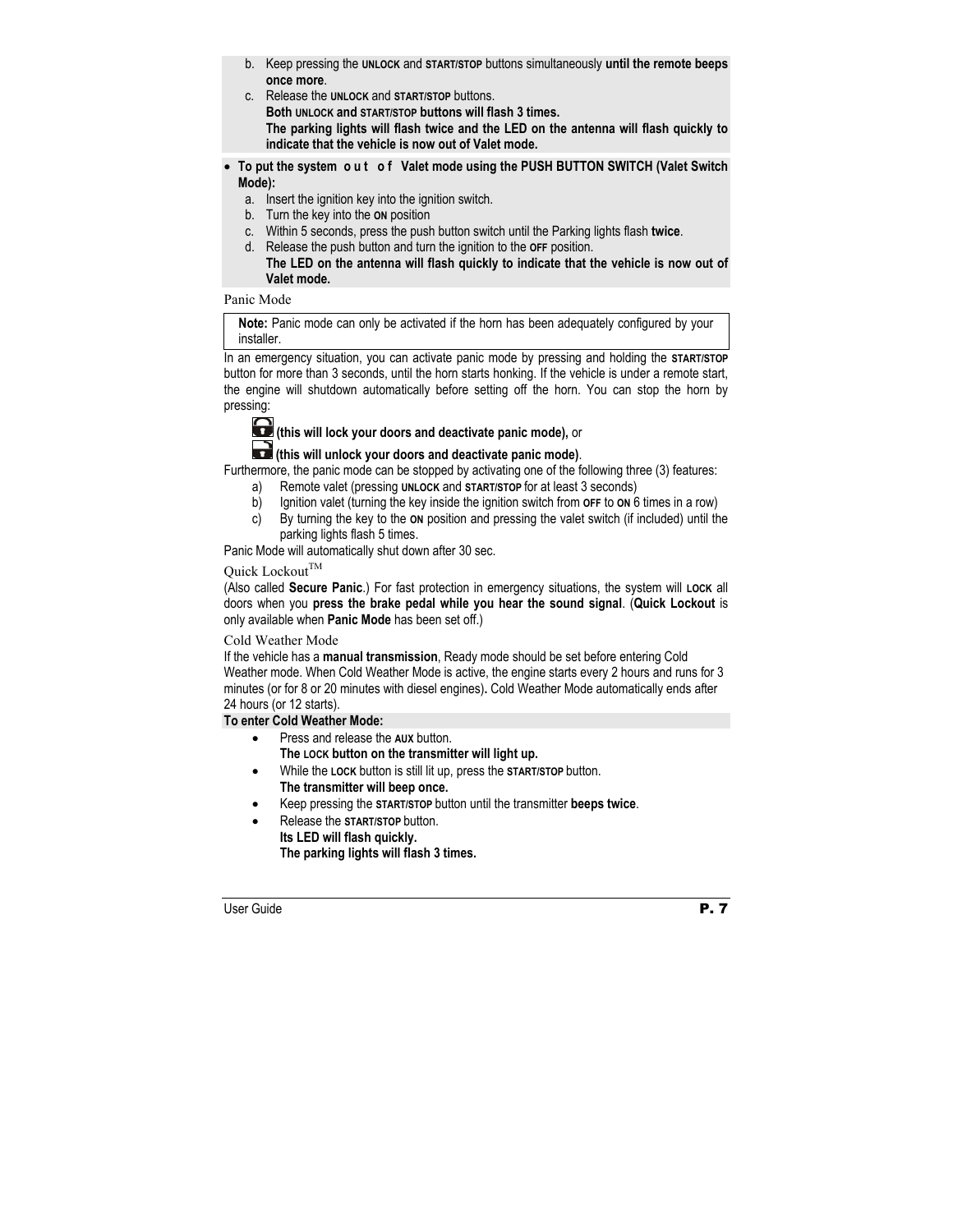#### **To exit Cold Weather Mode, do any one of the following actions:**

- Open the hood.
- Start the engine by remote.
- Turn the ignition key to the **IGNITION ON (RUN)** position.
- Press and release the **AUX** button.

 **The LOCK button on the transmitter will light up.**  While the **LOCK** button is still lit up, press the **START/STOP** button.  **The transmitter will beep once.**  Keep pressing the **START/STOP** button until the transmitter **beeps once**  Release the **START/STOP** button.  **Its LED will flash quickly. The parking lights will flash once.** 

#### **To verify whether the system is in Cold Weather Mode (automatic transmissions only):**

- Press the brake pedal:
- If the vehicle is in cold weather mode, the parking lights will stay on while the pedal is pressed.

The Starter Kill and the Anti-grind Feature

With this added security feature, the system will prevent your vehicle from starting with the ignition key when the Starter Kill is armed. If your Remote Car Starter was installed with the Starter Kill option, one will not be able to start your vehicle with the key unless the system has been unlocked and disarmed first, or put into Valet Mode.

**Note:** If the Starter Kill is installed, your vehicle will benefit from a protection against starter motor damage that could occur after remote-starting the engine should the user, by force of habit, turn the ignition key to the **CRANK** position.

#### Extended Run Time

With the vehicle running under a remote start, pressing and holding the **START/STOP** button for more than 3 seconds will reset the run time counter to zero and restart the run time cycle from the beginning:

- Press and hold the **START/STOP** button for more than 3 seconds.  **The transmitter will beep once.**
- Keep pressing on the **START/STOP** button until the transmitter **beeps 3 times**.
- Release the **START/STOP** button.

**The START/STOP button will flash 3 times.** 

 **The parking lights will also flash 3 times slowly to confirm the extended run time (the horn will also honk once if the horn option is configured).**

To stop the vehicle, at any moment, simply press the **START/STOP** button. **This procedure can only be carried out once per remote start.** 

**Example:** If your Module is programmed for a run time of 3 minutes and your vehicle has been running for 2 minutes already, pressing the **START/STOP** button will reset the counter to zero and the Engine will run for another cycle (in this case, 3 minutes).

# Advanced Features: Installation-programmable Options

The remote car starter was designed with flexibility and OEM integration in mind. With its programmable options, this unit can single-handedly control nearly any electrical system in your vehicle.

**Caution:** The programming of your system should be left to a professional. Changing any one of the settings may affect the operation of your Remote Car Starter. Please note that the following programmable options may require additional parts and labor.

Passive or Active Arming of the Starter Kill See section "**Arming the Starting Kill**" earlier in this guide.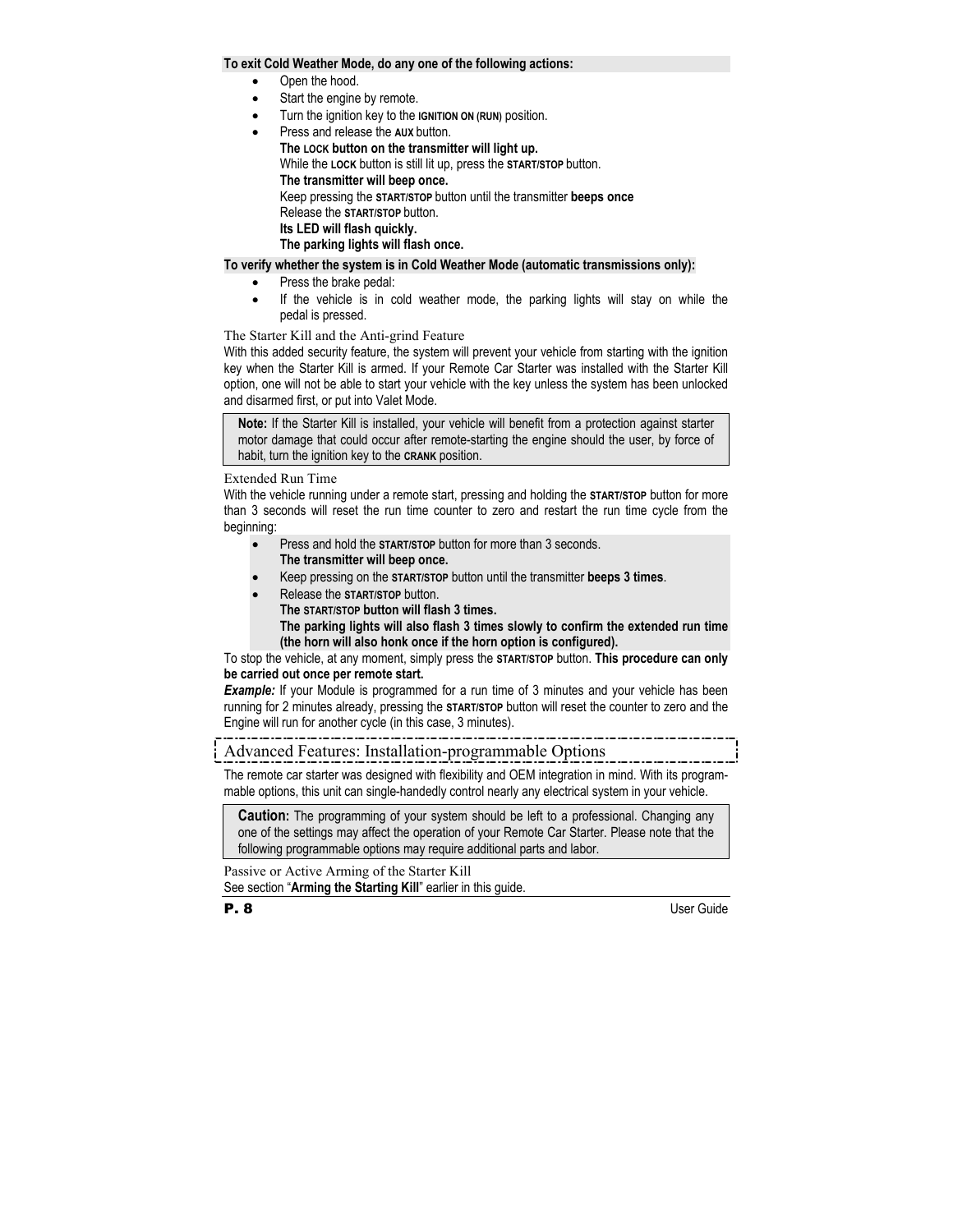#### OEM-Style Alarm

The OEM-style alarm (if configured by your installer) monitors the doors, hood and ignition switch of your vehicle. It will sound the horn if a door or the hood is opened, or if the key is turned in the ignition.

- To **arm** the OEM-style alarm, press the **LOCK** button on the transmitter.
	- **The OEM-style alarm will ONLY arm if the LOCK button on the transmitter is pressed.**
	- **The LED on the antenna will flash slowly to indicate that the OEM-style alarm is now armed.**
- To **disarm** the OEM-style alarm, press the **UNLOCK** button on the transmitter.
	- **To stop the horn from sounding if the OEM-style alarm is triggered, press the LOCK or UNLOCK button, or put the system in and out of Valet Mode (ignition valet, remote valet or using the valet switch – for more information, see the "Valet Mode" section earlier in this Guide).**

#### Remote Door Locks

If your Remote Car Starter was installed with the Remote Door Locks option, you will have the convenience of remote keyless entry. See section **"Arming the Starter Kill"**, earlier in this Guide, for further instructions on remote door locking and unlocking.

#### Priority Door Access

If the Remote Door Locks option is installed on your vehicle, this safety feature allows you to unlock solely the driver's door with a single press of the **UNLOCK** button on the transmitter; upon a second press of the **UNLOCK** button within 6 seconds, all the other doors will unlock.

#### Ignition-controlled Door Locks

This is an added security feature. If your Remote Car Starter was installed with the Ignition-Controlled Door Locks option, the doors will automatically be locked as soon as the ignition key is turned to the **IGNITION ON (RUN)** position while the brakes are pressed. The remote car starter will also lock any door that was unlocked and opened (then closed) the next time the break pedal is pressed. When the key is turned to the **OFF** position, the doors will automatically be unlocked.

#### Ignition Relock

On Remote Car Starters of this series, when Ignition-controlled Door Locks are enabled and the ignition key is in the **IGNITION ON (RUN)** position, should any door be unlocked and opened, all doors will be relocked the next time the brake pedal is pressed.

#### Secure Lock

(Disabled by default.) Before your vehicle can be remote-started, the factory security system must first be disarmed. The Secure Lock feature may be required on certain vehicle models with factory security systems that automatically unlock the doors when the security system is disarmed.

To keep your vehicle protected when the factory security system is disarmed for a remote start, Secure Lock will relock your doors as soon as the vehicle is started. Once the engine is shut down by remote or after its runtime has expired, Secure Lock will also rearm your factory security system and relock the doors.

#### Remote Trunk Release

If your system was installed with the Remote Trunk Release option, you can open your trunk by pressing the **TRUNK** button for 3 seconds. The OEM alarm will be disarmed until the **LOCK** button is pressed.

#### Safe Start

If this feature is enabled, the user must press the **START/STOP** button twice within 3 seconds to remote-start the vehicle. This will eliminate accidental remote starts, e.g. when children are playing with the transmitter.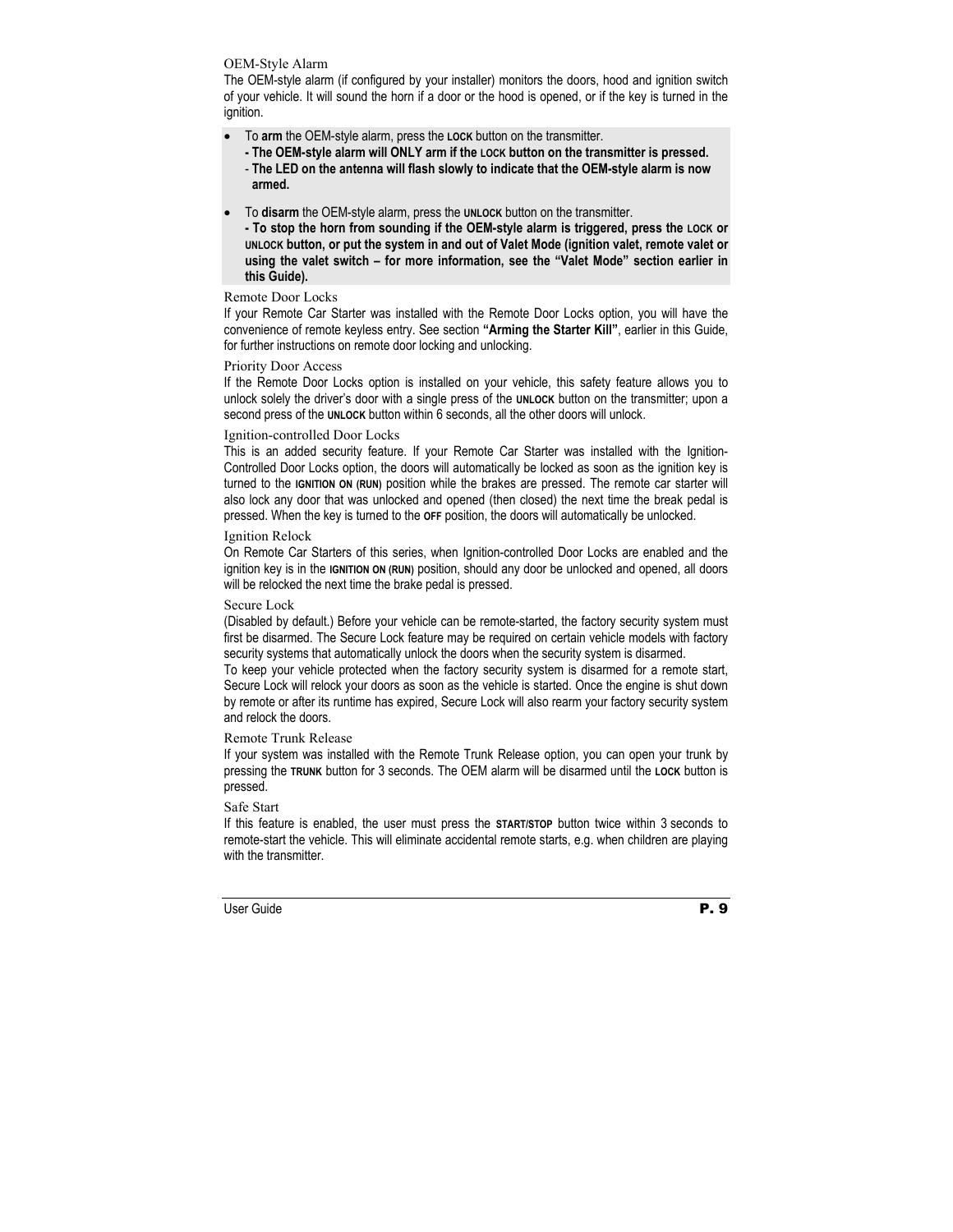- To remote-start your vehicle if **Swap Start Mode** is selected, press **AUX** and then **LOCK**.
- The **AUX 2** output can be activated by pressing the **START/STOP** button.

#### Installer-Programmable Valet Mode

#### "Home Valet™" Mode

If configured at installation, this feature will set the vehicle to a no-remote-start mode: if the vehicle is parked indoors, there is no danger of it starting accidentally by remote control.

**Note:** Once the Home Valet Mode is activated, the vehicle will not start by remote but the OEM alarm functions will still be enabled.

#### **To take the system i n t o Home Valet Mode:**

- Press the **LOCK** or **UNLOCK** button.
- Within 3 seconds, press the **START/STOP** and **LOCK** buttons simultaneously. **The transmitter will beep twice.**
- Release the **START/STOP** and **LOCK** buttons. **The START/STOP and LOCK buttons will flash twice and the parking lights will come ON for 2 seconds.**

#### **To take the system o u t o f Home Valet Mode:**

• Turn the ignition key to the **IGNITION ON (RUN)** position.

The system will warn you if someone attempts to start your vehicle while it stands in Home Valet Mode:

- The transmitter will **beep twice**.
- The **START/STOP** and **LOCK** buttons will **flash twice**.
- The parking lights will:

 Turn **ON** then **OFF**; then Flash **twice**, pause; then Flash **twice** again.

#### Turbo Mode

If Turbo Mode is configured at installation, it will allow a turbocharger to idle down after the user leaves the vehicle: the unit will take over the vehicle and keep it running for 60 seconds (or until it is shut down by remote control), then shut down the engine.

#### **If the vehicle has an automatic transmission, proceed as follows to set the system to Turbo Mode:**

- 1) With the engine running, make sure to release the brake pedal and press the **LOCK, UNLOCK** or **START/STOP** button on the transmitter until the parking lights come **ON**.
- 2) Remove the ignition key from the ignition switch.
- **The engine will continue running.**
- 3) Exit the vehicle and close all doors, hood and trunk.
- 4) **Press the TRUNK button; this will lock the doors, arm the OEM-style alarm (if configured|) and confirm that the vehicle is in Turbo Mode.**
- 5) **The engine will shut down after 60 seconds.**

**If the vehicle has a manual transmission, follow all steps of the Ready Mode routine (see "Ready Mode Option" in this Guide) to activate Turbo Mode. At the last step, press either:** 

- 1) **LOCK** to lock the doors and have the engine shut down after 60 seconds; **The parking lights will flash 3 times and remain lit. The OEM-style alarm and starter kill (if configured) will be armed.**
- 2) **UNLOCK** to unlock the doors and have the engine shut down after 60 seconds;
	- **The parking lights will flash 3 times and remain lit.**
- 3) **START/STOP** to shut down the engine without affecting the doors.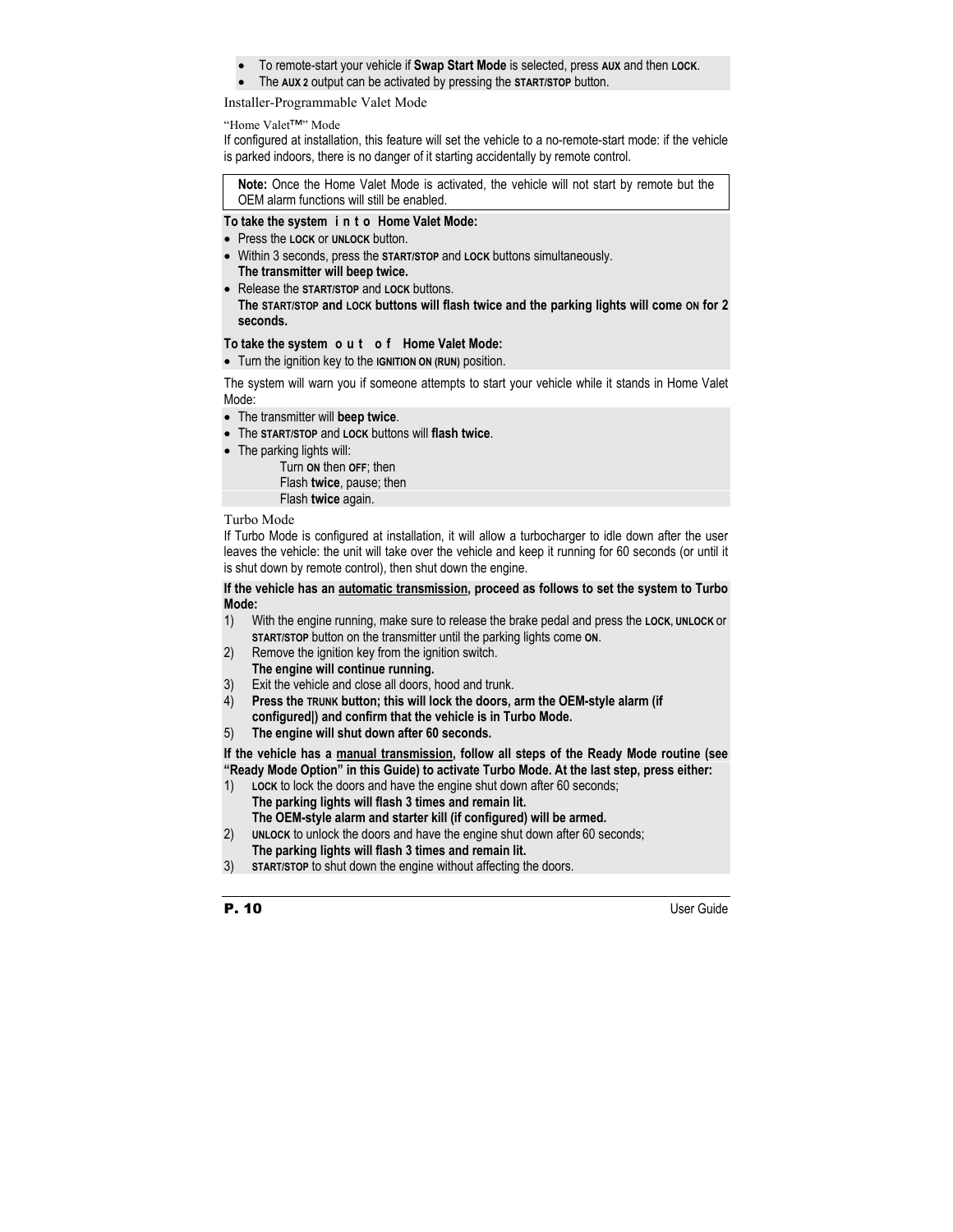#### **Note:** The vehicle will enter Ready Mode once the engine run time expires.

#### Engine Run Time

If you have a gas engine, your Remote Car Starter can be programmed to run the engine for 3, 15, or 25 minutes (15 minutes by default). If you have a diesel engine, the Remote Car Starter can be programmed to run the engine for 8, 20, or 30 minutes (20 minutes default).

#### Constant While Pressed:

If enabled by your installer, this option allows you to open or close your windows at a distance or to open or close the sunroof.

- Pressing and holding the **LOCK** button for more than 3 seconds will lock all doors and will send a constant pulse as long as the **LOCK** button is held down (maximum of 15 seconds). This constant pulse can be configured to activate certain functionalities such as rolling up the windows – **Please refer to your installer to see if your vehicle is compatible with this option.**
- Pressing and holding the **UNLOCK** button for more than 3 seconds will unlock all doors and will send a constant pulse as long as the **UNLOCK** button is held down (maximum of 15 seconds). This constant pulse can be configured to activate certain functionalities such as rolling down the windows – **Please refer to your installer to see if your vehicle is compatible with this option.**

#### Horn Chirp Timing

The pulse duration can be configured by your installer (from 5 ms to 200 ms).

#### Multi-car Operation

This option allows the owner of two vehicles, both equipped with the same Remote Car Starter model, to control both systems with a single remote control. To control the second vehicle, simultaneously press the **TRUNK** button and the button of the function you wish to use.

**Note:** The remote control must be configured for second car operation by the installer.

#### **To control the second vehicle:**

| $\bullet$ |                  |  |
|-----------|------------------|--|
| $\bullet$ |                  |  |
| $\bullet$ |                  |  |
|           |                  |  |
| or        |                  |  |
| $\bullet$ |                  |  |
| $\bullet$ |                  |  |
| $\bullet$ |                  |  |
| $\bullet$ |                  |  |
|           | $\sum_{i=1}^{n}$ |  |

• Press **AUX** ¾ **AUX** ¾ **TRUNK:** .................................................................. **TRUNK**

**Note:** If the multi-level features have been modified from their default state by your installer, the **AUX** button may have to be pressed once, twice or three times, according to the option you chose.

# Multi-Level Features (*default state)*

The multi-level features allow you to access different features of your vehicle or of a second car by pressing the **AUX** button once, twice or three times. By default, the multi-level features are programmed as follows:

#### **Basic features** (*press the AUX* button 1X)

|      | --------- |  |
|------|-----------|--|
| AIIX |           |  |
| ΔIIX |           |  |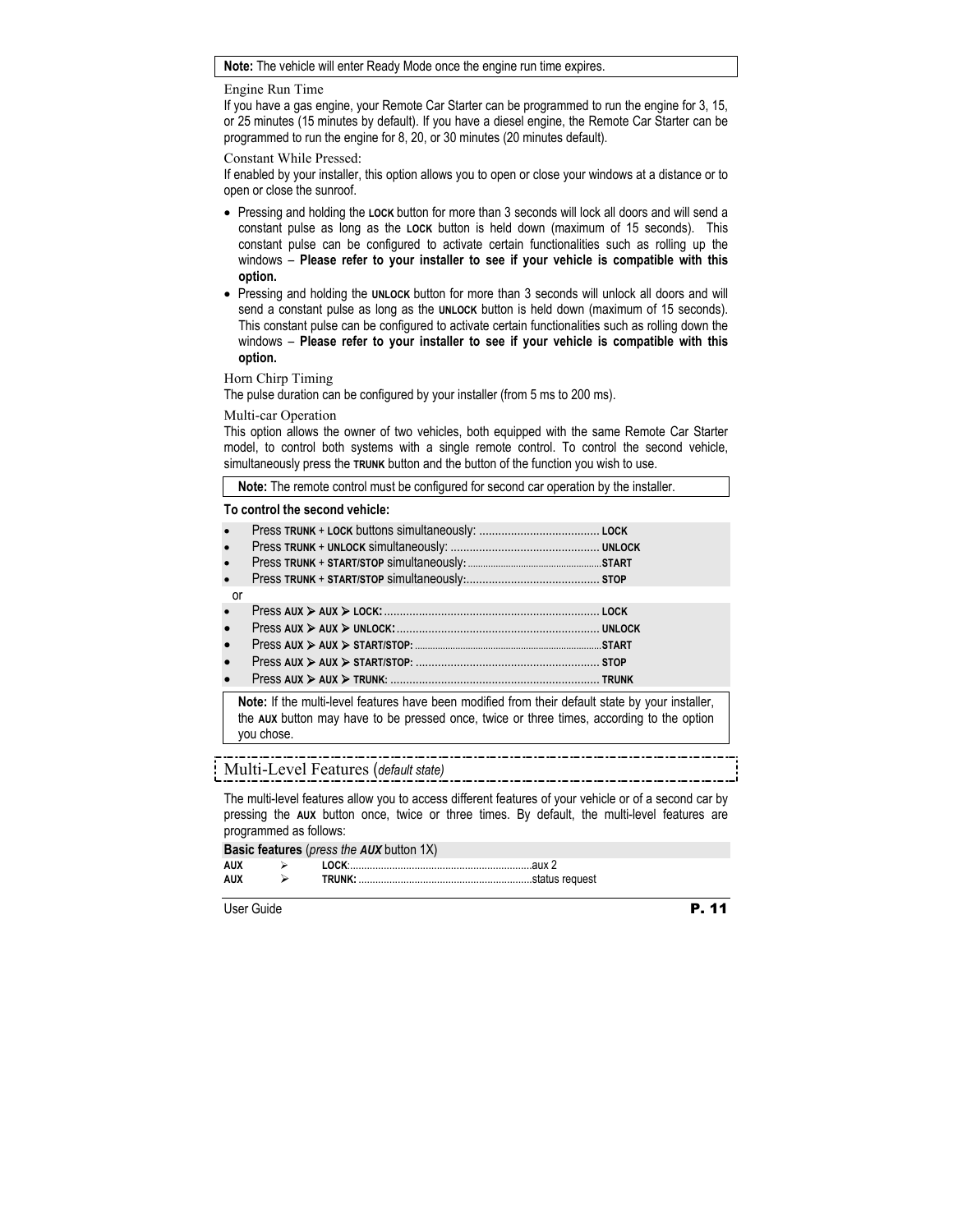| <b>AUX</b>                                                   | ⋗ |            |                                                                       |                                                    |  |               |                                                                                           |                                                                                                           |  |  |
|--------------------------------------------------------------|---|------------|-----------------------------------------------------------------------|----------------------------------------------------|--|---------------|-------------------------------------------------------------------------------------------|-----------------------------------------------------------------------------------------------------------|--|--|
| <b>Multi-car operation</b> ( <i>press the AUX</i> button 2X) |   |            |                                                                       |                                                    |  |               |                                                                                           |                                                                                                           |  |  |
| <b>AUX</b>                                                   | ➤ |            | <b>AUX</b><br>$\blacktriangleright$                                   |                                                    |  |               |                                                                                           |                                                                                                           |  |  |
| <b>AUX</b>                                                   | ➤ |            | <b>AUX</b><br>$\blacktriangleright$                                   |                                                    |  |               |                                                                                           |                                                                                                           |  |  |
| <b>AUX</b>                                                   | ⋗ |            | START/STOP: 2nd car start/stop<br><b>AUX</b><br>$\blacktriangleright$ |                                                    |  |               |                                                                                           |                                                                                                           |  |  |
| <b>AUX</b>                                                   | ↘ |            | <b>AUX</b>                                                            | ⋗                                                  |  |               |                                                                                           |                                                                                                           |  |  |
|                                                              |   |            |                                                                       | Customized features (press the AUX button 3X)      |  |               |                                                                                           |                                                                                                           |  |  |
|                                                              |   |            |                                                                       | (May not be applicable for certain vehicles)       |  |               |                                                                                           |                                                                                                           |  |  |
|                                                              |   |            |                                                                       |                                                    |  |               | You can add customized features such as turning on the radio, opening sliding doors, etc. |                                                                                                           |  |  |
|                                                              |   |            |                                                                       | 1 or 3 in Menu 3, Feature 4 must also be selected. |  |               |                                                                                           | Please note that the MCX-100 channel expander is required in order to add customized features. The Option |  |  |
| <b>AUX</b>                                                   | ➤ | <b>AUX</b> | ⋗                                                                     | <b>AUX</b>                                         |  |               |                                                                                           | customized feature 1                                                                                      |  |  |
| <b>AUX</b>                                                   | ≻ | <b>AUX</b> | ≻                                                                     | <b>AUX</b>                                         |  |               |                                                                                           | customized feature 2                                                                                      |  |  |
| <b>AUX</b>                                                   | ⋗ | AUX        | ➤                                                                     | <b>AUX</b>                                         |  |               | >TRUNK:                                                                                   | customized feature 3                                                                                      |  |  |
| <b>AUX</b>                                                   | ⋗ | <b>AUX</b> | ⋗                                                                     | <b>AUX</b>                                         |  |               | >  START/STOP:                                                                            | customized feature 4                                                                                      |  |  |
| suits the user. Your options are:                            |   |            |                                                                       |                                                    |  |               |                                                                                           | You can customize the system as to personalize these multi-level features in an order that best           |  |  |
| Option 1:                                                    |   |            |                                                                       |                                                    |  |               |                                                                                           |                                                                                                           |  |  |
|                                                              |   |            |                                                                       | Level 1 (requires pressing the AUX button 1X)      |  | →             | Multi car operation                                                                       |                                                                                                           |  |  |
|                                                              |   |            |                                                                       | Level 2 (requires pressing the AUX button 2X)      |  | →             | <b>Basic features</b>                                                                     |                                                                                                           |  |  |
|                                                              |   |            |                                                                       | Level 3 (requires pressing the AUX button 3X)      |  | $\rightarrow$ | Customized features                                                                       |                                                                                                           |  |  |
| Option 2:                                                    |   |            |                                                                       |                                                    |  |               |                                                                                           |                                                                                                           |  |  |
|                                                              |   |            |                                                                       | Level 1 (requires pressing the AUX button 1X)      |  | →             | <b>Basic features</b>                                                                     |                                                                                                           |  |  |
|                                                              |   |            |                                                                       | Level 2 (requires pressing the AUX button 2X)      |  | →             | Multi car operation                                                                       |                                                                                                           |  |  |
|                                                              |   |            |                                                                       | Level 3 (requires pressing the AUX button 3X)      |  | →             | Customized features                                                                       |                                                                                                           |  |  |
| Option 3:                                                    |   |            |                                                                       |                                                    |  |               |                                                                                           |                                                                                                           |  |  |
|                                                              |   |            |                                                                       | Level 1 (requires pressing the AUX button 1X)      |  | →             | Customized features                                                                       |                                                                                                           |  |  |
|                                                              |   |            |                                                                       | Level 2 (requires pressing the AUX button 2X)      |  | →             | Multi car operation                                                                       |                                                                                                           |  |  |
|                                                              |   |            |                                                                       | Level 3 (requires pressing the AUX button 3X)      |  | →             | <b>Basic features</b>                                                                     |                                                                                                           |  |  |
| Option 4:                                                    |   |            |                                                                       |                                                    |  |               |                                                                                           |                                                                                                           |  |  |
|                                                              |   |            |                                                                       | Level 1 (requires pressing the AUX button 1X)      |  | →             | <b>Basic features</b>                                                                     |                                                                                                           |  |  |
|                                                              |   |            |                                                                       | Level 2 (requires pressing the AUX button 2X)      |  | →             | <b>Customized features</b>                                                                |                                                                                                           |  |  |
|                                                              |   |            |                                                                       | Level 3 (requires pressing the AUX button 3X)      |  | →             | Multi car operation                                                                       |                                                                                                           |  |  |
|                                                              |   |            | $\mathbf{r}$ and $\mathbf{r}$ and $\mathbf{r}$                        |                                                    |  |               |                                                                                           | <b>PC 17 0 17 17 18 18 18 1</b>                                                                           |  |  |

**Example:** If the multi-level features have been modified from their default state to option 3, the setup would be as follows:

#### For **"Basic features"**:

- x To access the **AUX 2** feature, the user needs to press on the **AUX** button **three** (3) times followed by the **LOCK** button.
- x To access the **status request** feature, the user needs to press on the **AUX** button **three** (3) times followed by the **TRUNK** button.
- x To access **cold weather mode**, the user needs to press on the **AUX** button **three** (3) times followed by the **START/STOP** button.

Vehicle Status Request

The status request feature allows the user to see the status of the vehicle  $\longrightarrow$  i.e.: if the doors are locked or unlocked or if the vehicle is in cold weather mode, home valet mode, in valet mode or how much time is left in the run time cycle. The following charts (Tables 1, 2 and 3) indicate the confirmation sequences.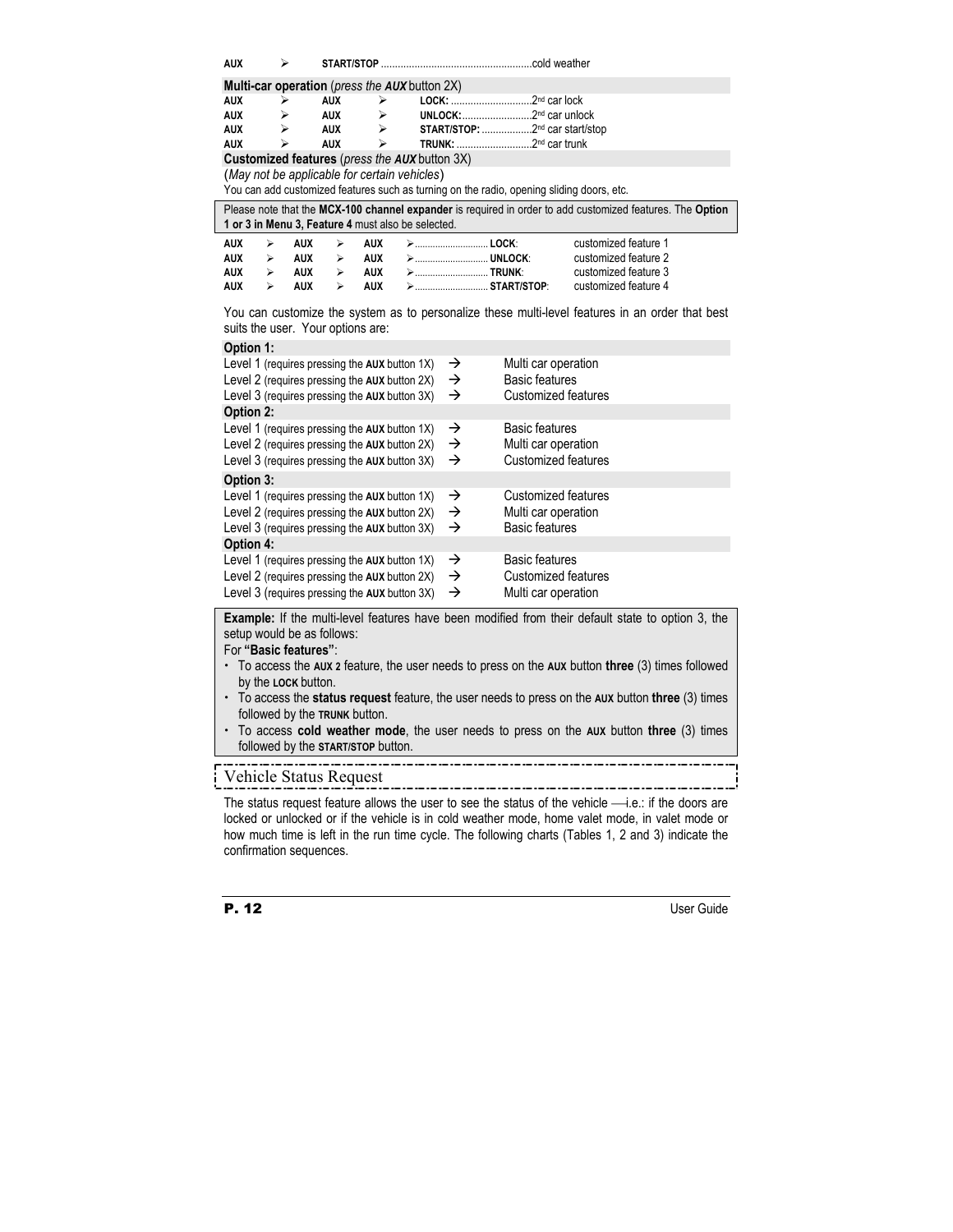## **To retrieve the vehicle status:**

Press and release the **AUX** button then press and release the **TRUNK** button (there will be a beep). The transmitter will then flash the corresponding sequence of LEDs, depending on the vehicle's status.

- x **If the engine is NOT running**, refer to Table 1.
- x **If the vehicle is in or out of ready mode,** refer to Table 2.
- x **If the engine IS running under a remote start**, refer to Table 3.

The status request feature is a two-step procedure:

- The first sequence of flashes denotes if the vehicle's doors are locked or unlocked.
- The second sequence of flashes (if applicable) denotes if the vehicle is in *Cold weather mode*, *Home valet mode*, or *Valet mode*.
- If there is no second-sequence transmission, then the vehicle is in none of the three (3) mentioned features (*Cold weather mode*, *Home valet mode* or *Valet mode*).

| <b>STATUS</b>   | <b>SEQUENCE</b>                         | <b>LED#1</b> | <b>LED#2</b> | <b>LED#3</b> | LED <sub>#4</sub> | Beep(s)        |
|-----------------|-----------------------------------------|--------------|--------------|--------------|-------------------|----------------|
| Lock            |                                         | 3 flashes    | Χ            | X            | Χ                 |                |
| <b>Unlock</b>   |                                         | X            | 3 flashes    | X            | Χ                 | $\overline{2}$ |
| Cold<br>Weather | 1 <sup>st</sup> sequence if<br>locked   | 3 flashes    | X            | X            | X                 | $\overline{2}$ |
|                 | 1 <sup>st</sup> sequence if<br>unlocked | X            | 3 flashes    | X            | X                 | $\overline{2}$ |
|                 | 2 <sup>nd</sup> sequence                | X            | X            | X            | 1 second          | X              |
| Home<br>Valet   | 1 <sup>st</sup> sequence if<br>locked   | 3 flashes    | X            | X            | X                 | $\overline{2}$ |
|                 | 1 <sup>st</sup> sequence if<br>unlocked | X            | 3 flashes    | X            | X                 | $\overline{2}$ |
|                 | 2 <sup>nd</sup> sequence                | 1 second     | X            | X            | 1 second          | Χ              |
| Valet<br>Mode   | 1 <sup>st</sup> sequence if<br>locked   | 3 flashes    | X            | X            | X                 | 1              |
|                 | 1 <sup>st</sup> sequence if<br>unlocked | X            | 3 flashes    | X            | Χ                 | 1              |
|                 | 2 <sup>nd</sup> sequence                | 1 second     | X            | Χ            | 1<br>second       | X              |

Status Request When the Engine IS NOT Running

**Table 1** 

#### Ready Mode Status Request

| <b>STATUS</b>        | <b>SEQUENCE</b>                         | <b>LED#1</b> | LED#2     | <b>LED#3</b> | LED <sub>#4</sub> | Beep(s)        |
|----------------------|-----------------------------------------|--------------|-----------|--------------|-------------------|----------------|
| In Ready<br>Mode     | if locked                               | 3 flashes    | Χ         | Χ            | Χ                 |                |
|                      | if unlocked                             | Χ            | 3 flashes | Χ            | Χ                 | $\overline{2}$ |
| Out of Ready<br>Mode | 1 <sup>st</sup> sequence<br>if locked   | 3 flashes    | Χ         | Χ            | Χ                 |                |
|                      | 1 <sup>st</sup> sequence<br>if unlocked | Χ            | 3 flashes | Χ            | Χ                 | 2              |
|                      | 2 <sup>nd</sup> sequence                | X            | Χ         | Χ            | 4                 | 4              |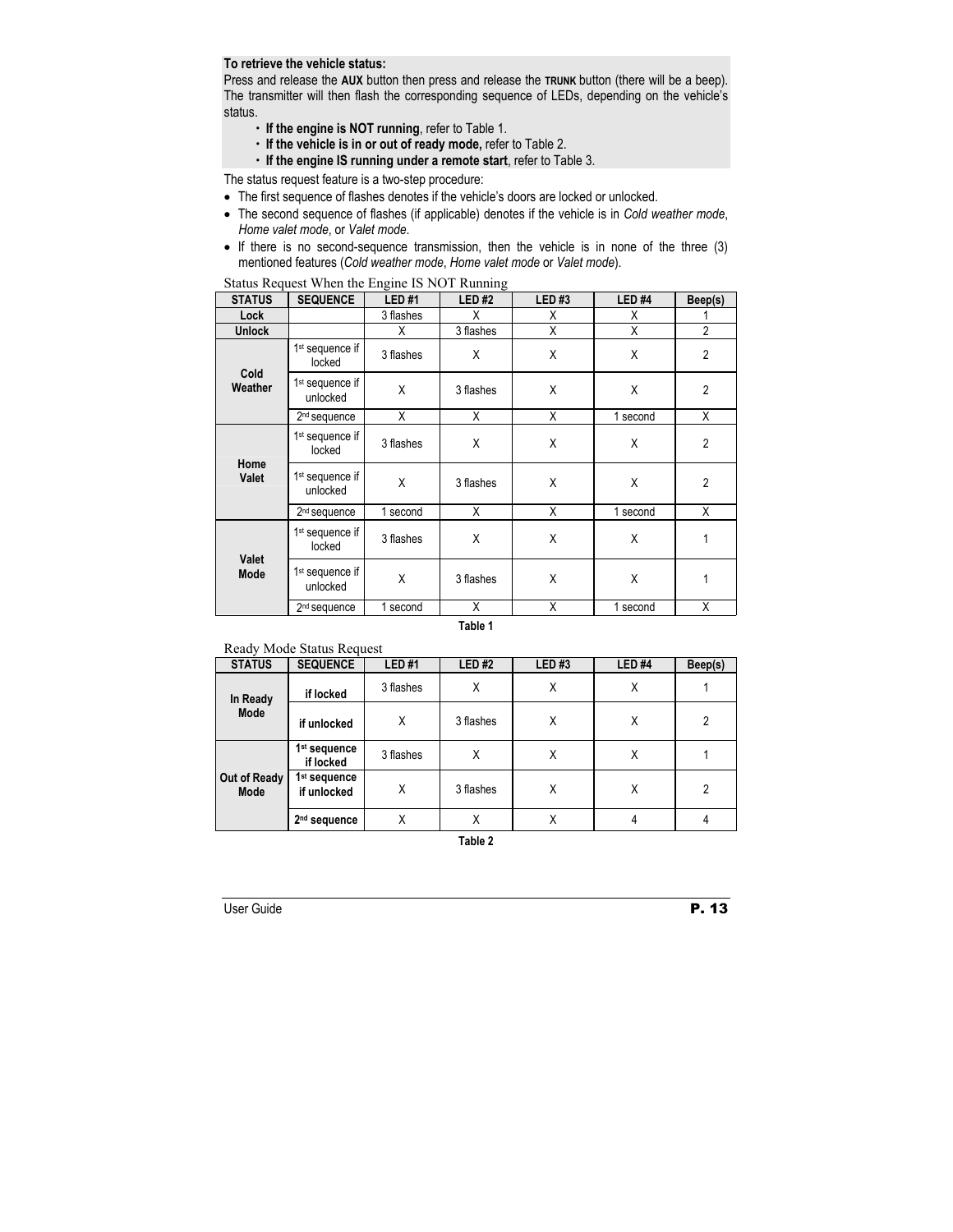Status Request When the Engine is Running

**When the vehicle doors are locked:** 

The LED # 1 will flash 3 times to denote that the vehicle's doors are locked.

# **When the vehicle doors are unlocked:**

The LED # 2 will flash 3 times to denote that the vehicle's doors are unlocked.

| <b>RUN TIME</b>                                 | Beep(s) | LED#1        | LED#2                                      | <b>LED#3</b> | LED <sub>#4</sub> |
|-------------------------------------------------|---------|--------------|--------------------------------------------|--------------|-------------------|
| If there is more than 3/4 of run<br>time cycle  | 3       |              | ON for 1-sec   ON for 1-sec   ON for 1-sec |              | ON for 1-sec      |
| If there is more than half of<br>run time cycle | 3       |              | ON for 1-sec   ON for 1-sec   ON for 1-sec |              | X                 |
| If there is more than 1/4 of run<br>time cycle  | 3       |              | ON for 1-sec   ON for 1-sec                | X            | X                 |
| If there is less than 1/4 of run<br>time cycle  | 3       | ON for 1-sec | X                                          | X            | Х                 |

#### **Table 3**

Troubleshooting Poor Transmitting Range

Many factors may affect the operating range of the transmitter. Some of these are:

- The condition of the battery in the transmitter.
- The operating environment (for example: downtown radio-frequency noise, airports, cellular phone towers…).
- Metal: any type of metal will affect operating range. This includes the vehicle itself.
- The shape of the vehicle can affect range as well (vans in general have less range).
- The shape of the roof and A-pillars brings about considerable radio-frequency deflection (in this case, the signal from the remote control). As a result, the direction in which the vehicle is facing in relation to the remote control can affect the range. Straight on (standing in front of the vehicle) generally gives you the greatest range; the second best performance is from the back. Using the remote control from either side of the vehicle will usually give the lowest range.
- The range will be significantly lower in a crowded parking lot than in open space.
- Always hold the transmitter high, approximately at shoulder height.
- The operating range will be somewhat lower on vehicles equipped with an aftermarket or factory alarm.